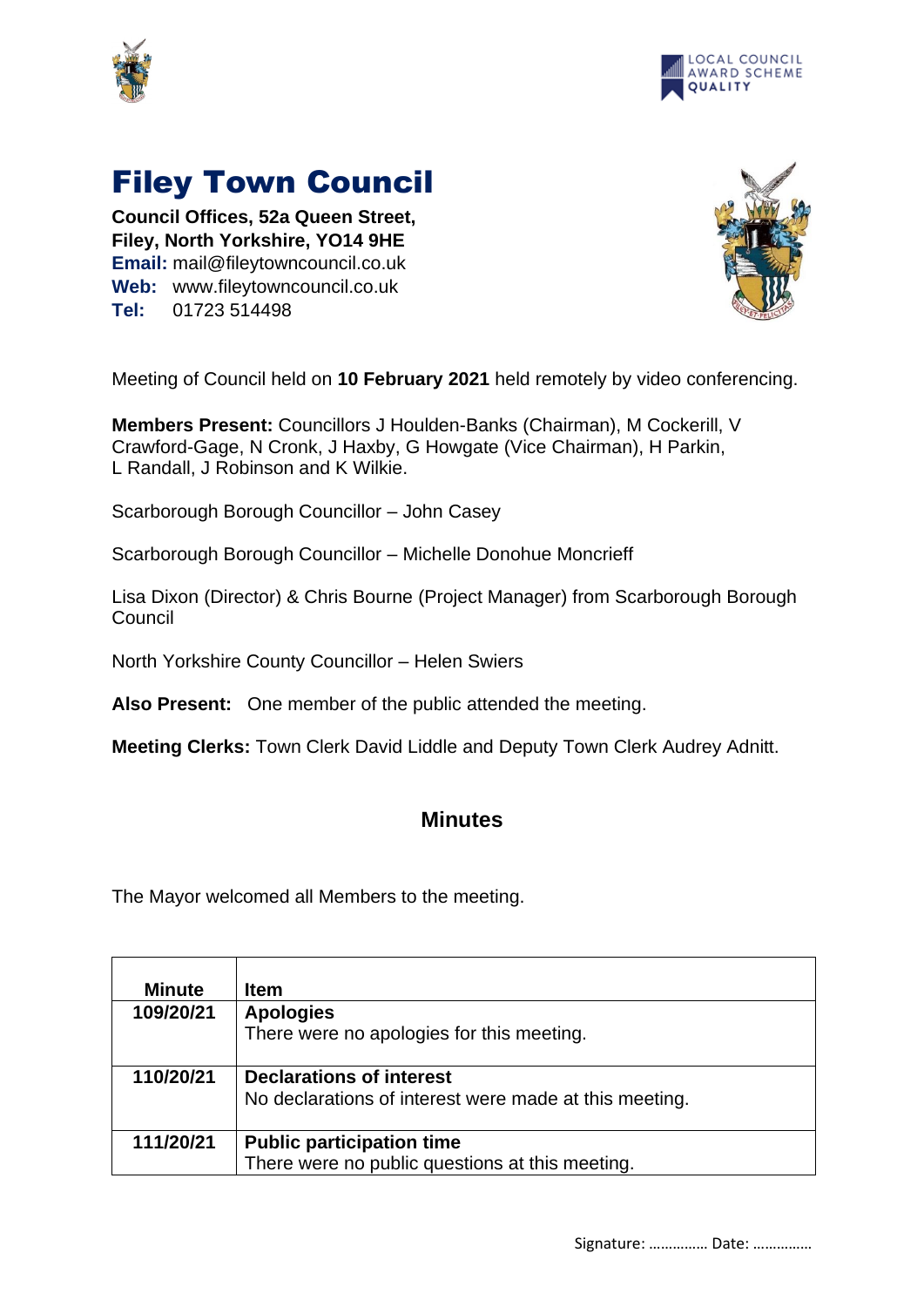



|           | <b>Reports to Council</b>                                                                                                                                                                                                                                                                                                                                                                                          |
|-----------|--------------------------------------------------------------------------------------------------------------------------------------------------------------------------------------------------------------------------------------------------------------------------------------------------------------------------------------------------------------------------------------------------------------------|
| 112/20/21 | <b>North Yorkshire Police Report</b><br>A copy of the report had been circulated with the agenda papers. The<br>report gave details of crimes, road related incidents and anti-social<br>behaviour between April 2020 and January 2021.                                                                                                                                                                            |
|           | As no representative from North Yorkshire Police available to attend<br>the meeting, Members were advised to submit their questions via the<br>clerk.                                                                                                                                                                                                                                                              |
| 113/20/21 | <b>Filey Flood Alleviation and Seawall Projects</b><br>Scarborough Borough Councillor Michelle Donohue Moncrieff<br>(Portfolio Holder for Environment & Sustainability) and Chris Bourne<br>(Project Manager for Scarborough Borough Council) attended the<br>meeting and gave an update on the Filey Flood Alleviation Scheme<br>and the Seawall Project.                                                         |
|           | The Flood Alleviation Scheme was due to be completed by Spring<br>2021, during the recent very wet weather the completed bund had<br>already been put to good use protecting properties from flooding.<br><b>Councillor Donohue Moncrieff advised that Flood Alleviation Scheme</b><br>was a fantastic achievement for Filey Town Council and a great<br>example of working together to achieve for the community. |
|           | Mr Bourne advised that grant funding had been sought from the<br>Environment Agency to refurbish the sea wall, if the grant application<br>was successful the project would be scheduled to be completed by<br>June 2023.                                                                                                                                                                                          |
|           | Cllr Haxby advised that he had received complaints about the<br>continued closure of a popular footpath whilst the flood alleviation<br>works were ongoing. Mrs Dixon and Mr Bourne kindly agreed to<br>discuss this with the Works Manager at their next meeting.                                                                                                                                                 |
| 114/20/21 | <b>Mayoral Report</b><br>The Mayor reported on the recent Special Meeting of Scarborough<br>Borough Council where a vote of no confidence in the Leader of the<br>Council had taken place.                                                                                                                                                                                                                         |
|           | Cllr Houlden-Banks referred to the Mayor of Scarborough Borough<br>Cllr Hazel Lynskey's closing comments at the meeting and concurred<br>with them. It was disappointing that during the Covid 19 pandemic,<br>the Council's energies were being diverted to the vote of no<br>confidence when they could be better employed responding to the<br>needs of the pandemic and building a better borough.             |
|           | The Mayor went on to say that she had corresponded with Cllr<br>Siddons (Leader of Scarborough Borough Council) and had assured<br>him that the Filey Town Council had not be informed of the potential<br>vote of no confidence and did not support it.                                                                                                                                                           |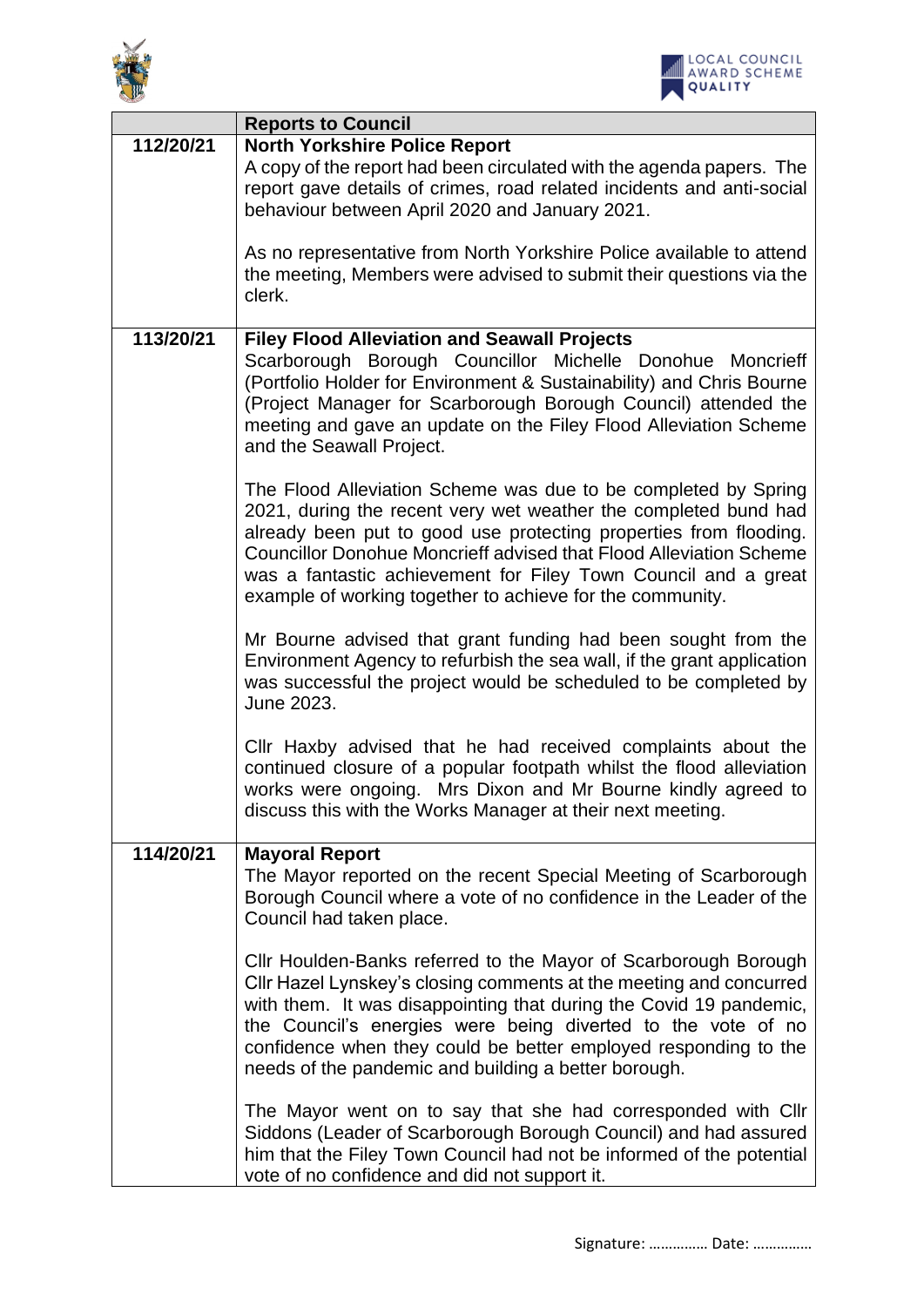



| 115/20/21 | <b>Borough and County Councillor Reports</b><br><b>Scarborough Borough Councillor's Report</b><br>Scarborough Borough Cllr Cockerill's report had been previously<br>circulated and gave updates on Beyond Housing/Mill Meadows, Filey<br>Flood Alleviation Scheme and the Former Conference Hall &<br>Adjacent Building.                                           |
|-----------|---------------------------------------------------------------------------------------------------------------------------------------------------------------------------------------------------------------------------------------------------------------------------------------------------------------------------------------------------------------------|
|           | In addition, Cllr Cockerill reported on an Additional Housing Briefing<br>he had attended, where he had expressed concerns about the<br>importance of access to primary healthcare for residents.                                                                                                                                                                   |
|           | Scarborough Borough Cllr Casey's report had been previously<br>circulated and gave updates on the Former Conference Hall and the<br>recent Vote of No Confidence in the Leader of Scarborough Borough<br>Council.                                                                                                                                                   |
|           | In addition, Cllr Casey advised that a local business had expressed<br>an interest in purchasing the Former Conference Hall and he had<br>been referred to Estates Department at Scarborough Borough<br>Council.                                                                                                                                                    |
|           | <b>North Yorkshire County Councillor's Report</b><br>County Cllr Swiers report had been previously circulated and gave<br>updates on Covid-19, NYCC Budgets, Councillors Allowances,<br>Financial help for families over holidays, Reboot North Yorkshire,<br>Libraries and Highways.                                                                               |
|           | In addition, Cllr Swiers answered questions on home schooling,<br>footpaths and Covid vaccinations.                                                                                                                                                                                                                                                                 |
| 116/20/21 | <b>Town Clerk and RFO Report</b><br>Members had been circulated with a copy of the report which<br>contained an update on the dog warden project, Queen Street<br>Gardens, Freeman and Freewomen applications, new telephone<br>system, the Town Plan and the Assets & Services Working Party.                                                                      |
|           | Upcoming Council Meetings and Mayoral Engagements were also<br>included within the report.                                                                                                                                                                                                                                                                          |
|           | The Clerk also reported on a Town Plan meeting which had taken<br>place earlier in the day. The meeting had been very positive, and a<br>skeleton of a plan had been put together and would be brought to a<br>future meeting for discussion. The Mayor thanked Mrs Dixon and the<br>team from Scarborough Borough Council for their support with the<br>Town Plan. |
|           | Cllr Randall asked if anything could be done to improve the situation<br>with dog fouling which had become much worse around the town in<br>recent months. A discussion followed and it was suggested that<br>maybe Filey Town Council could employ a dog warden directly. Mrs                                                                                      |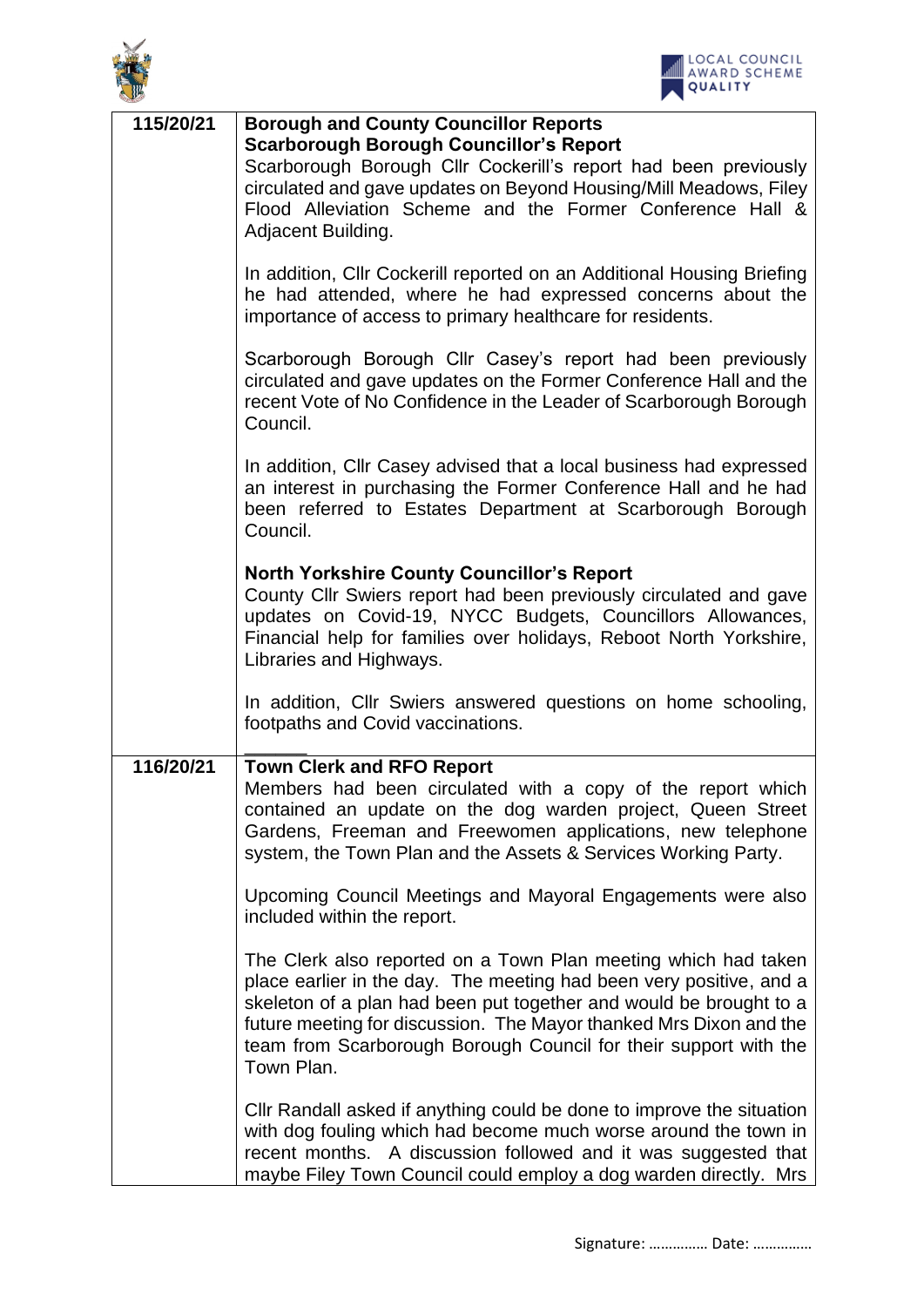



|             | Dixon kindly agreed to follow that suggestion up with the dog warden<br>service at Scarborough Borough Council and report back.                                                  |
|-------------|----------------------------------------------------------------------------------------------------------------------------------------------------------------------------------|
|             |                                                                                                                                                                                  |
| 117/20/21   | Council business items - Procedural Items                                                                                                                                        |
|             | Minutes of the Meeting of the Council held on Wednesday 13<br>January 2021.                                                                                                      |
|             | Cllr Robinson proposed, seconded by Cllr Randall, that Council<br>resolve to approve them as a true and accurate record of the meeting.                                          |
| 117/20/21.1 | RESOLVED: Council resolved to approve the minutes as a true<br>and accurate record of the meeting.                                                                               |
|             | Minutes of the Special Meeting of Council held on Wednesday<br><b>20 January 2021.</b>                                                                                           |
|             | Cllr Robinson proposed, seconded by Cllr Randall, that Council<br>resolve to approve them as a true and accurate record of the meeting.                                          |
| 117/20.21.2 | RESOLVED: Council resolved to approve the minutes as a true<br>and accurate record of the meeting.                                                                               |
| 118/20/21   | <b>Minutes of Committee Meetings</b>                                                                                                                                             |
|             | Minutes of meetings:                                                                                                                                                             |
|             | Planning Committee - 11 <sup>th</sup> January 2021<br>Cllr Haxby proposed, seconded by Cllr Robinson that the minutes be<br>noted by Council                                     |
| 118/20/21.1 | <b>RESOLVED: Council resolved to note the minutes</b>                                                                                                                            |
|             | Assets and Services Working Parties $-8$ <sup>th</sup> & 21 <sup>st</sup> January 2021<br>Cllr Haxby proposed, seconded by Cllr Robinson that the minutes be<br>noted by Council |
| 118/20/21.2 | <b>RESOLVED: Council resolved to note the minutes</b>                                                                                                                            |
|             | Staffing Committee $-15th$ January 2021<br>Cllr Haxby proposed, seconded by Cllr Robinson that the minutes be<br>noted by Council                                                |
| 118/20/21.3 | <b>RESOLVED: Council resolved to note the minutes</b>                                                                                                                            |
|             | Finance & General-Purpose Committee $-11th$ January 2021<br>Cllr Haxby proposed, seconded by Cllr Robinson that the minutes be<br>noted by Council.                              |
| 118/20/21.4 | <b>RESOLVED: Council resolved to note the minutes</b>                                                                                                                            |
|             | Events & Lighting Committee $-14th$ January 2021                                                                                                                                 |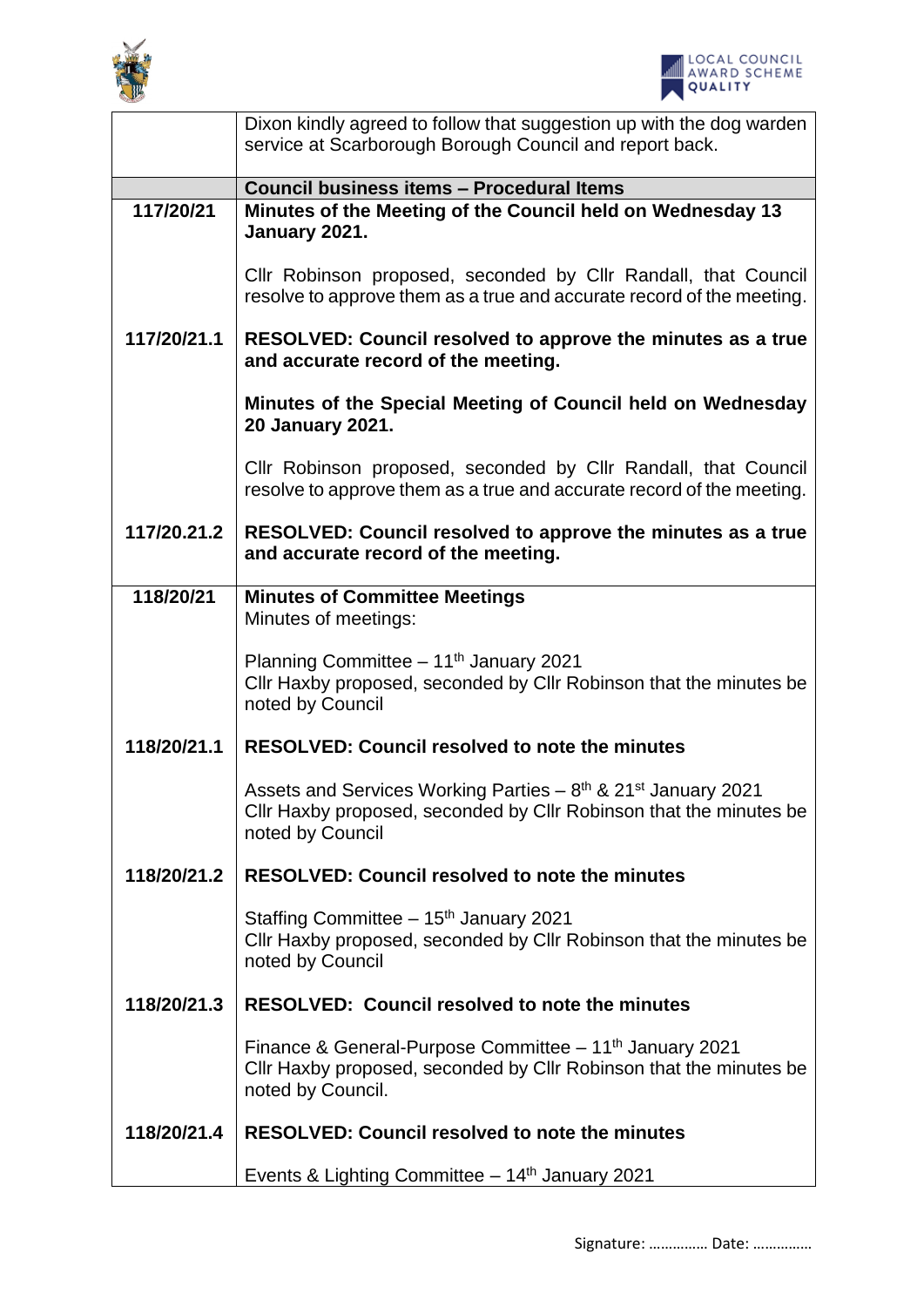



|             | Cllr Haxby proposed, seconded by Cllr Robinson that the minutes be<br>noted by Council.                                                                                                                                                                                                                             |
|-------------|---------------------------------------------------------------------------------------------------------------------------------------------------------------------------------------------------------------------------------------------------------------------------------------------------------------------|
| 118/20/21.5 | <b>RESOLVED: Council resolved to note the minutes</b>                                                                                                                                                                                                                                                               |
|             | Map & Guide Committee - 19th January 2021<br>Cllr Haxby proposed, seconded by Cllr Robinson that the minutes be<br>noted by Council.                                                                                                                                                                                |
| 118/20/21.6 | <b>RESOLVED: Council resolved to note the minutes</b>                                                                                                                                                                                                                                                               |
|             | <b>Filey Coble Landing User Group</b>                                                                                                                                                                                                                                                                               |
|             | Cllr Haxby proposed, seconded by Cllr Robinson that the minutes be<br>noted by Council.                                                                                                                                                                                                                             |
| 118/20/21.7 | <b>RESOLVED: Council resolved to note the minutes</b>                                                                                                                                                                                                                                                               |
| 119/20/21   | <b>Schedule of Payments</b><br>Cllr Howgate proposed, seconded by Cllr Cronk that the Council<br>approve the schedule of payments from the general fund for the<br>period $7th$ January 2021 to 3 <sup>rd</sup> February 2021, a total of £18,306.09<br>of expenditure.                                             |
| 119/20/21.1 | RESOLVED: Council supported the proposal and the schedule<br>of payments from the general fund for the period $7th$ January<br>2021 to 3rd February 2021, a total of £18,306.09 of expenditure<br>was approved.                                                                                                     |
|             | CIIr Wilkie asked for further information on the mayoral mileage claim<br>reported in the schedule of payments and also mileage claims from<br>The Mayor provided clarification on the<br>previous months.<br>expenditure and the Clerk confirmed that all policies and procedure<br>were correctly being followed. |
|             | CIIr Randall asked for further details on a payment for Christmas Tree<br>removal, and the Clerk provided more information.                                                                                                                                                                                         |
| 120/20/21   | <b>Power of General Competence</b><br>Members were asked to consider adopting the General Power of<br>Competence as detailed in Part 1 of the Localism Act 2011. The<br>Council met the requirement of this power and the clerk<br>recommended the adoption as had been done in previous years.                     |
| 120/20/21.1 | <b>RESOLVED:</b> That the General Power of Power be adopted.                                                                                                                                                                                                                                                        |
| 121/20/21   | The Vote of No Confidence in the Leader of Scarborough<br>Council.<br>Councillor Howgate introduced this item by expressing his<br>disappointment that the Scarborough Borough Councillors                                                                                                                          |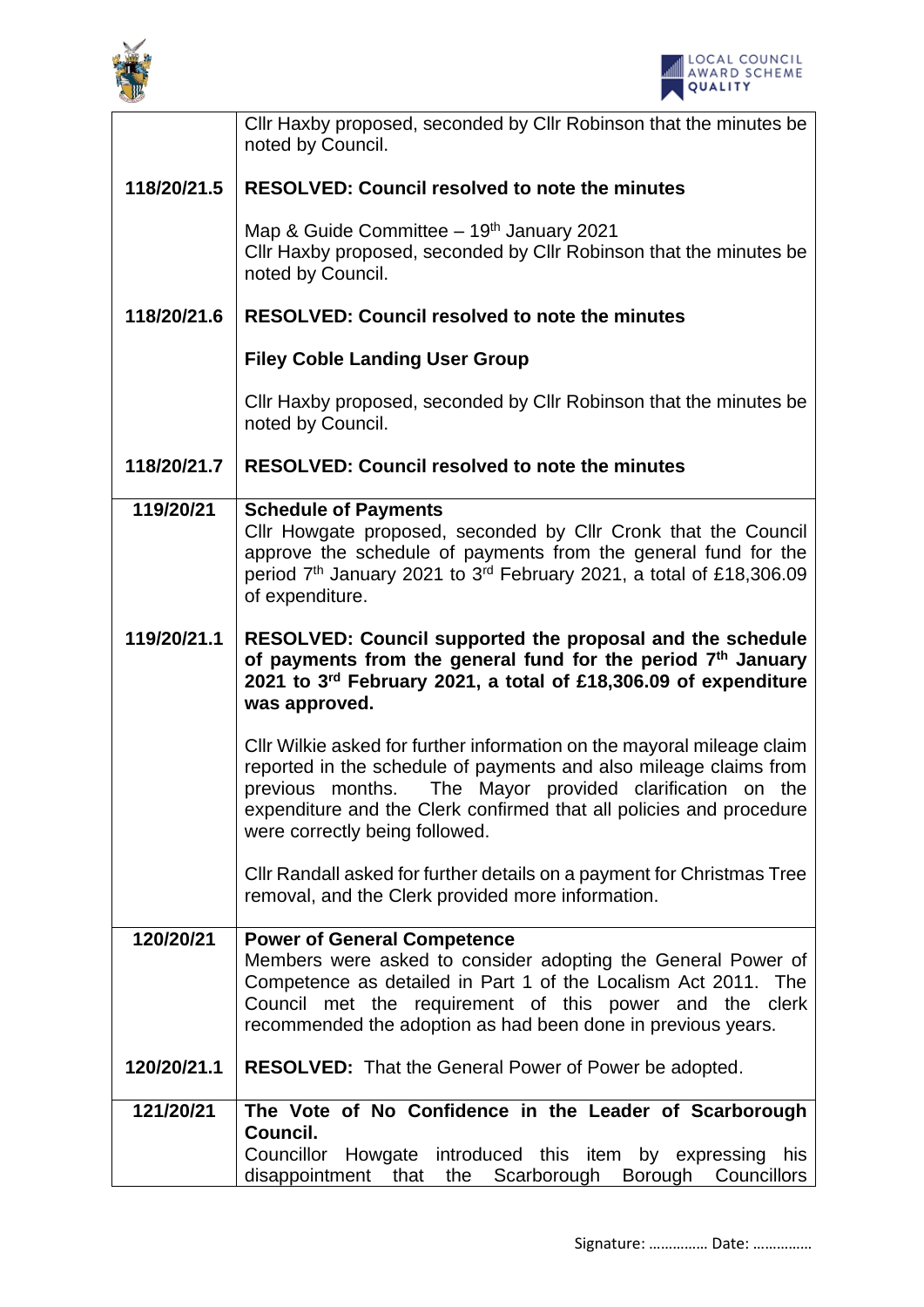



|             | representing Filey had not advised Filey Town Council about their<br>intension to support a motion to have a further a Vote of No<br>Confidence in the Leader of Scarborough Council. The improved<br>constructive relationship that existed with Scarborough Borough<br>Council was important to the Members of Filey Town Council and<br>they did not wish to jeopardise that relationship. Many other<br>Councillors were of the same opinion. |
|-------------|---------------------------------------------------------------------------------------------------------------------------------------------------------------------------------------------------------------------------------------------------------------------------------------------------------------------------------------------------------------------------------------------------------------------------------------------------|
|             | Scarborough Borough Councillor Casey responded and advised he<br>had considered the views of Filey Town Council and that he had not<br>voted to remove the Leader on this occasion.                                                                                                                                                                                                                                                               |
|             | Scarborough Borough Councillor Cockerill advised that he had voted<br>to remove CIIr Siddons and he had fully explained his reasons for this<br>during the Special Scarborough Council Meeting. He did regret that<br>he had not informed Filey Town Council prior to Special Meeting, but<br>timescales/meeting schedules had not allowed it on this occasion.                                                                                   |
| 122/20/21   | Quotes for the Printing of the Town Guide 2022/23<br>The Town Guide and Map Committee had recently sought quotes for                                                                                                                                                                                                                                                                                                                              |
|             | the cost of printing the 2022/23 Filey Town Guide. Three quotes had                                                                                                                                                                                                                                                                                                                                                                               |
|             | been received (copies included with the agenda pack) and the<br>Committees recommendation was to award the contract to Briggs                                                                                                                                                                                                                                                                                                                     |
|             | Brother Ltd to print 10,000 copies of the guide.                                                                                                                                                                                                                                                                                                                                                                                                  |
|             | Council were asked to consider approving this recommendation.                                                                                                                                                                                                                                                                                                                                                                                     |
|             |                                                                                                                                                                                                                                                                                                                                                                                                                                                   |
| 122/20/21.1 | RESOLVED: That the recommendation be approved, and the<br>contract be awarded to Briggs Brothers Ltd.                                                                                                                                                                                                                                                                                                                                             |
| 123/20/21   | <b>Council Tablets</b>                                                                                                                                                                                                                                                                                                                                                                                                                            |
|             | The Clerk advised that following the decision made at the last<br>meeting he had contacted Filey Infants to enquire if they would be<br>able to put the old council tablets to use. The Infant School had<br>responded and said that they would be delighted to receive them.                                                                                                                                                                     |
|             | The tablets needed to be cleansed before being passed on to the<br>Infant School and the Clerk was tasked with arranging this. Members<br>were keen to get this work done as soon as possible and so following<br>a proposal from Cllr Cockerill and seconded by Cllr Robinson it was                                                                                                                                                             |
| 123/20/21.1 | RESOLVED: That the clerk arrange for the tablets to be cleansed<br>and donated to Filey Infants Schools as soon as possible. If the<br>cleansing could be done for a total cost of less than £500 then<br>the Clerk had the authority to proceed.                                                                                                                                                                                                 |
| 124/20/21   | <b>Election of Freemen and Freewomen</b><br>Council were asked to consider how to progress the election of                                                                                                                                                                                                                                                                                                                                        |